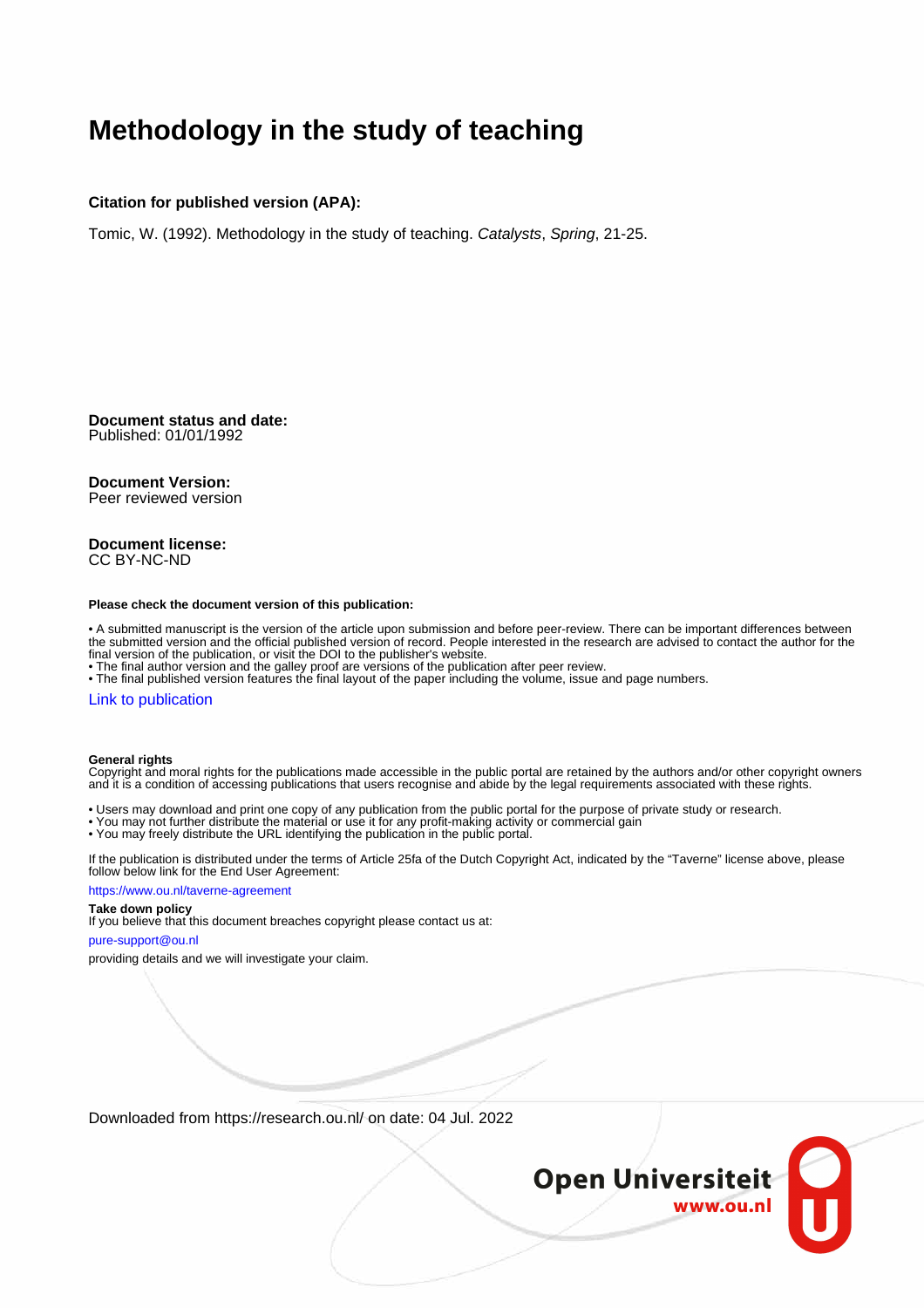# **Methodology in the Study of Teaching**

by Welko Tomic

Solve all Sorts of problems. In the beginning these problems were concrete ones, which, if adequately solved, increased our chances of survival. Today, even practical problems are so complex that to solve them calls for a highly developed methodology and an advanced set of instruments.

The empirical researcher has taken on the task of finding out how systems fit together and how they work. He or she is comparable to a child who takes apart a clock to see how all the parts are constructed and situated in order to deduce how they connect to one another. This analytically oriented research indicates a certain relationship to knowledge. In other words, the investigator who finds out how a system is put together and how it works and who then reports his or her results to others, is contributing to the present knowledge base.

In the example above no mention was made of an explicit theory serving as the researcher's point of departure. According to some researchers, however, a study should be based on certain ideas about the structure and operation of the system under investigation. In such a study a test is carried out and it will either reinforce or weaken a theory.

Our concept of paradigm agrees with Gage (1985) who describes it as an intrinsically integrated cluster of substantive concepts, variables, and problems which can be attacked with corresponding methodological approaches and tools.

Problems calling for solutions are of various types (Plomp, 1990; Gephart, 1972), those in the field of research into educational psychology being no exception. In the first place, we can identify problems resulting from the need to 'know.' The solution to such problems can be obtained through research directed at acquiring knowledge and gaining insights. In our example, this means trying to understand phenomena related to education.

In the second place, we can identify problems resulting from the need to 'develop' or 'make' something. For example, this may be the case when we develop a training program to change the behavior of teachers. The solution is obtained by designing something.

In the third place, we can identify problems resulting from the need to 'choose.' The solution here lies in evaluating the opportunities at hand. The focus is on facilitating and support-

الماريان والمستقلة

ing choices and decisions. For example, this may be the case when we train students for the teaching profession.

In the study of teaching, we can observe different research programs. By the concept 'research programs' we mean the variety of inquiry methods found in the study of teaching. The term 'research program' can be used interchangeably with the concept paradigm. Our concept of paradigm agrees with Gage

The major research programs in the study of teaching are: process-product research, academic learning time research, teacher cognition research, research on student cognition and mediating mechanisms of teaching, and classroom ecology research.

(1985) who describes it as an intrinsically integrated cluster of substantive concepts, variables, and problems which can be attacked with corresponding methodological approaches and tools.

The major research programs in the study of teaching are: process-product research, academic learning time research, teacher cognition research, research on student cognition and mediating mechanisms of teaching, and classroom ecology research (Shulman, 1986). The last two types of research are also called research from a sociolinguistic perspective (Evertson & Smylie, 1987).

In this article, we will concentrate on the first type of problem, in which the researcher attempts to expand our knowledge, in this particular case in the field of research into teaching. We will first touch briefly on the meaning of quantitative and qualitative research methods for the study of teaching. Second, we will sketch the above mentioned research programs. Finally, we will try to assess the adequacy of qualitative research methods in the study of teaching on the basis of the kinds of phenomena and results such work has revealed.

## **Ouantitative Research Approach**

الدعام الهمر الممرور فقامتك معارك والعطائر والمراجع فالقائل والمتعارض المتعاطيات والمتعارض والأفرق المرارات الفرونطيات

Since we assume that social scientists are familiar with the quantitative research approach, we will give only a brief outline of this approach.

Until the seventies, most research on teaching used the methods of behavioral scientists. The scientific method goes back to the time of Galileo (1546-1642) and includes a refined form of systematic experimentation. That standard enabled scientists to make use of findings by other scholars and laboratories, even those made in other disciplines. The stan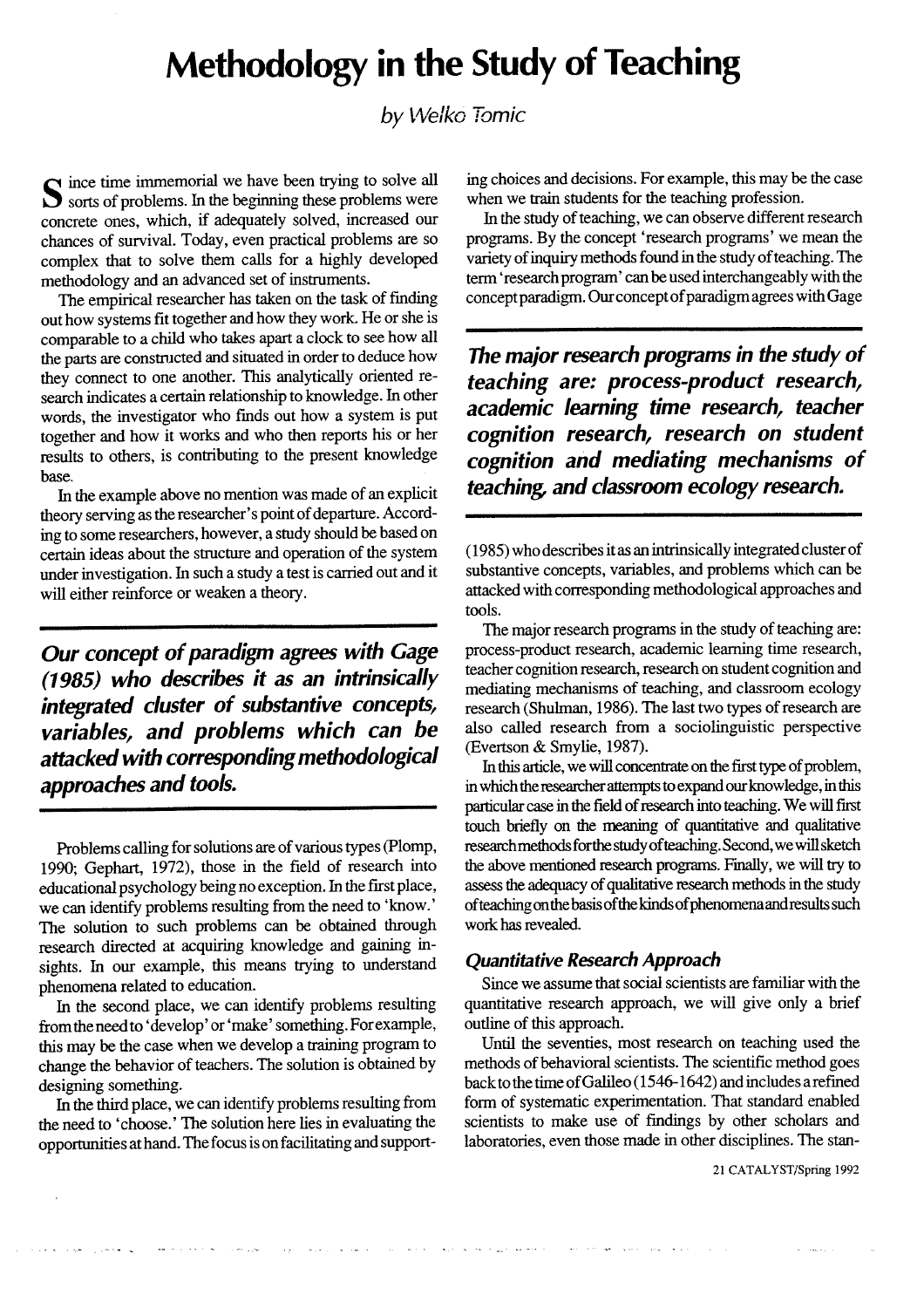dard was based on observation, reasoning, experiment and replicability (Rosenberg & Birdzell, 1990).

The methods used in the study of teaching in the quantitative research approach usually include techniques of observation, testing, and statistical analysis.

Traditional quantitative research obviously also contains qualitative aspects. We may observe that the results of such research is always translated into words. This is also true for the analysis of the data. Statistical techniques are in and of themselves insufficient. Numerical data must be interpreted. A good example is when we define the factors to be used in factor analysis.

The quantitative research approach, however, is positivist, law-seeking.

## **Qualitative Research Approach**

Especially after the cognitive shift in educational psychology, the quantitative research approach has been challenged: anthropologists, linguists and sociologists have proposed qualitative methods. In their view, these methods challenge the presuppositions of the natural science approach to scientific investigation (Rist, 1977). We must also be aware that the grand theories developed by Freud, Piaget, and Vygotsky had their empirical basis in qualitative research.

The qualitative research approach tries to interpret the world from the point of view of the subjects or persons being studied.

In qualitative research in the strict sense, the investigator makes exclusive use of qualitative techniques to gather and process data. Applications of the qualitative method can be found in the social sciences, such as anthropology, political science, sociology and to a lesser extent psychology. Applications in the natural sciences, such as physics, astronomy, chemistry, etc., are unknown. In the field of agricultural research, we found an example of a study in which the investigator uses a qualitative evaluation method, aiming at assessing the crop yield potential. The conclusion is that the fully qualitative evaluation procedure has shortcomings (Van Lanen, 1991).]

The first step in the development of the qualitative method is generally acknowledged to be the work of the anthropologist Malinowski (1926).

Two schools in the field of psychology rely exclusively on qualitative research: symbolic interactionism and existential phenomenology. Goffman (1963), who employed participant observation to collect data concerning situations in public life, is an exponent of the first school. There is some agreement that a like manner of conducting research facilitates the development of theories, but is not suitable for testing hypotheses.

In both schools, descriptions and the meanings bestowed by individuals play a dominant role. This is also called interpretive inquiry (Anderson & Burns, 1978).

We will describe a number of the ideas that proponents of the qualitative research approach subscribe to.

First, qualitatively oriented researchers mainly take an inner perspective on human behavior (Rist, 1978). The aim of the qualitative method is not so much nomothetic as ideographic. The attempt is to acquire knowledge and insight into the uniqueness of a group, whatever that may be. That means that the qualitative research approach tries to interpret the world from the point of view of the subjects or persons being studied.

Second, we can only do justice to the inner perspective by trying to participate, for instance in the classroom life of the teacher, and by seeking insight through introspection. American researchers were particularly dissatisfied with the results obtained in the period 1875-1920 by European psychologists in their studies into the phenomena of consciousness. In general these studies made use of the introspection method. European researchers reported what was going on in the brain by means of introspection. This method has been abandoned, however, because it eventually proved unusable (Linschoten, 1964). It is inadequate for both subject and researcher, because many of the aspects of affective and cognitive processes remain inaccessible. Attempts to solve the problems inherent to introspection have involved making metaphorical comparisons between human cognition and various technological accomplishments that our culture has produced, such as the clock, the steam engine, the radio, radar, and the computer (Vroon, 1986).

## A quantitative researcher reports figures, either in tables or in graphs, but these figures are always accompanied by some reflections.

Third, researchers who support the qualitative approach believe that the advantage lies in its being directly applicable in real-life situations, because the results are borrowed from those situations (Van Zuuren, 1987). They also believe that the subject can be observed in more natural surroundings, which is undoubtedly true. One might say that advocates of the qualitative research approach give priority to ecological validity. The assumption that the results are easily applied to other situations is in our opinion a misconception. Although qualitative research may score high in ecological validity, something we also observe in the new approach to the study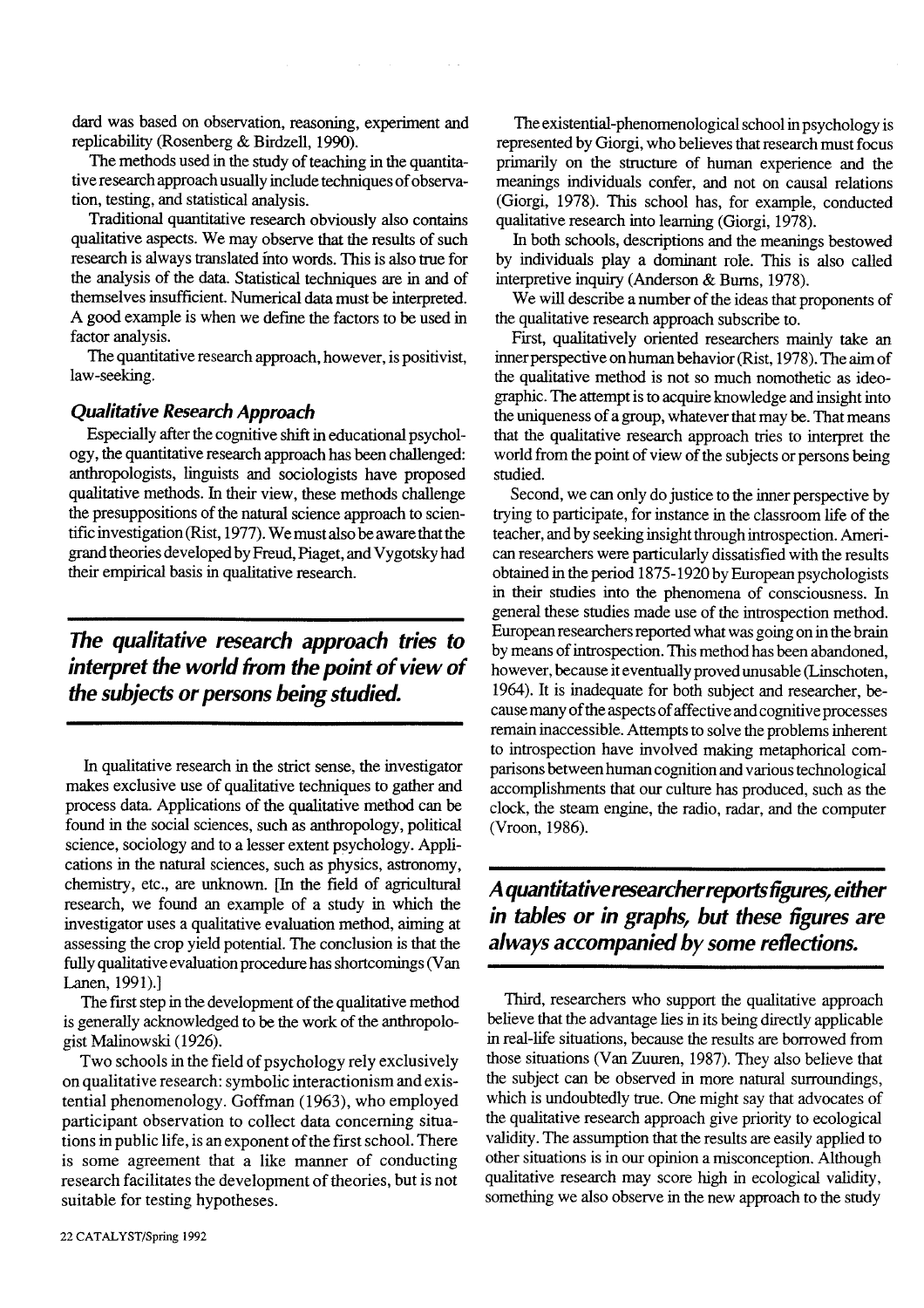of memory, for example, the question is whether the results can be generalized easily to a large degree (Banaji & Crowder, 1989).

In our opinion it is a misconception that in order to gain knowledge useful in everyday situations, research must take place in such situations (Linschoten, 1964). Take for example a person who crashes into a tree while driving because he did not see it. The ophthalmologist who treats him does not have to place a series of trees in his office; he can examine this person using more objective methods. In any case, it is not necessary to use everyday situations for the benefit of research.

Oualitative research is generally characterized as a systematic form of empirical research whose aim is to describe a phenomenon, making use of the researcher's own reflections.

Fourth, qualitative research is generally characterized as a systematic form of empirical research whose aim is to describe a phenomenon, making use of the researcher's own reflections. The goal is not so much to uncover causal relationships, but rather to uncover the structure and understand meaningful associations by working out the essence in abstract terms.

Fifth, the results of research in the qualitative method are generally not expressed in numbers. The proponents of this method believe that qualitative research digs deeper than quantitative research. This, too, is a misconception. A quantitative researcher reports figures, either in tables or in graphs, but these figures are always accompanied by some reflections. When numerical data is being interpreted, the numbers do indeed play an important role, but often data from other sources is added as well (Kruijer, 1986).

Sixth, the qualitative approach yields extensive and careful descriptions of what goes on in classrooms. The descriptions are rich in details and interpretation. The qualitative researcher is preoccupied with understanding reality and is not willing to break down reality into its component parts. So the approach is anti-reductionistic.

Seventh, researchers often link their preference for qualitative methods to two aspects of the experimental situation or object (Campbell, 1975; Yin, 1984). In the first place their opinion is that the phenomenon under study is difficult to isolate from its environment. The context apparently has a great impact on the manifestation of this phenomenon. Nevertheless, the quantitative method can also do justice to the phenomenon under investigation in its specific context. In the second place, they believe that qualitative methods are adequate when there is a small number of units to be studied.

The qualitative researcher wants to collect first-hand information. The methods used for this purpose are participant observation, in-depth interviewing, full participation in the processes being investigated, field work and the like (Rist, 1977).

An important characteristic of a qualitative research method is that participation in the situation being studied is relatively long term, so that the investigator can achieve a fairly detailed description of actual behavior and, at times, the background to this behavior in the social system involved.

An important characteristic of a qualitative research method is that participation in the situation being studied is relatively long term, so that the investigator can achieve a fairly detailed description of actual behavior and, at times, the background to this behavior in the social system involved. The concern here is to conduct a fairly intensive study into the phenomenon in its natural situation or natural context, so that the interplay between relevant factors remains intact. Participant observation in its original sense implies that the researcher lives in a group for a longer period of time and takes part in the activities of that group. According to Kobben (1991), this method was born of necessity, because anthropologists often worked among illiterate people. A research method such as a questionnaire would not have been possible.

Despite the fact that the qualitative method is much older than the quantitative method, it is obviously less elaborated. The literature concerning the qualitative method generally restricts itself to more abstract, vague methodological indications or to a description of and reflections about experiences in a concrete study. Scarcely any systematic study or description exists that defines rules for the investigator.

We must also observe that, in contrast to the quantitative method, there is as yet no description of the historical development of the qualitative method (Van Buuren, 1990). This is particularly remarkable when we consider how old the qualitative method is. The first ethnographic descriptions date from the fifth century B.C.; these were observations made by travelers, religious missionaries and merchants (Douglas, 1976; Wax, 1971). Descriptions by civil servants and government military personnel are also known.

The qualitative research approach is interpretive, personal meaning oriented.

## **Research Programs**

An important example of the quantitative approach tradition is process-product research, in which one tries to discover causal relations between teaching practices and student learning outcomes. This research program is in line with the research tradition of behavioristic psychology. It was the most

لها المعاشر والمحتملة فتعالى المعادلتين والتراب والطمع المنوجية المحارب والحافظ الأمانية والتناسب الترابيب والتنابي التبايل الترابي الترابي والتناسيب  $\sim$  $\sim 100$  km s  $^{-1}$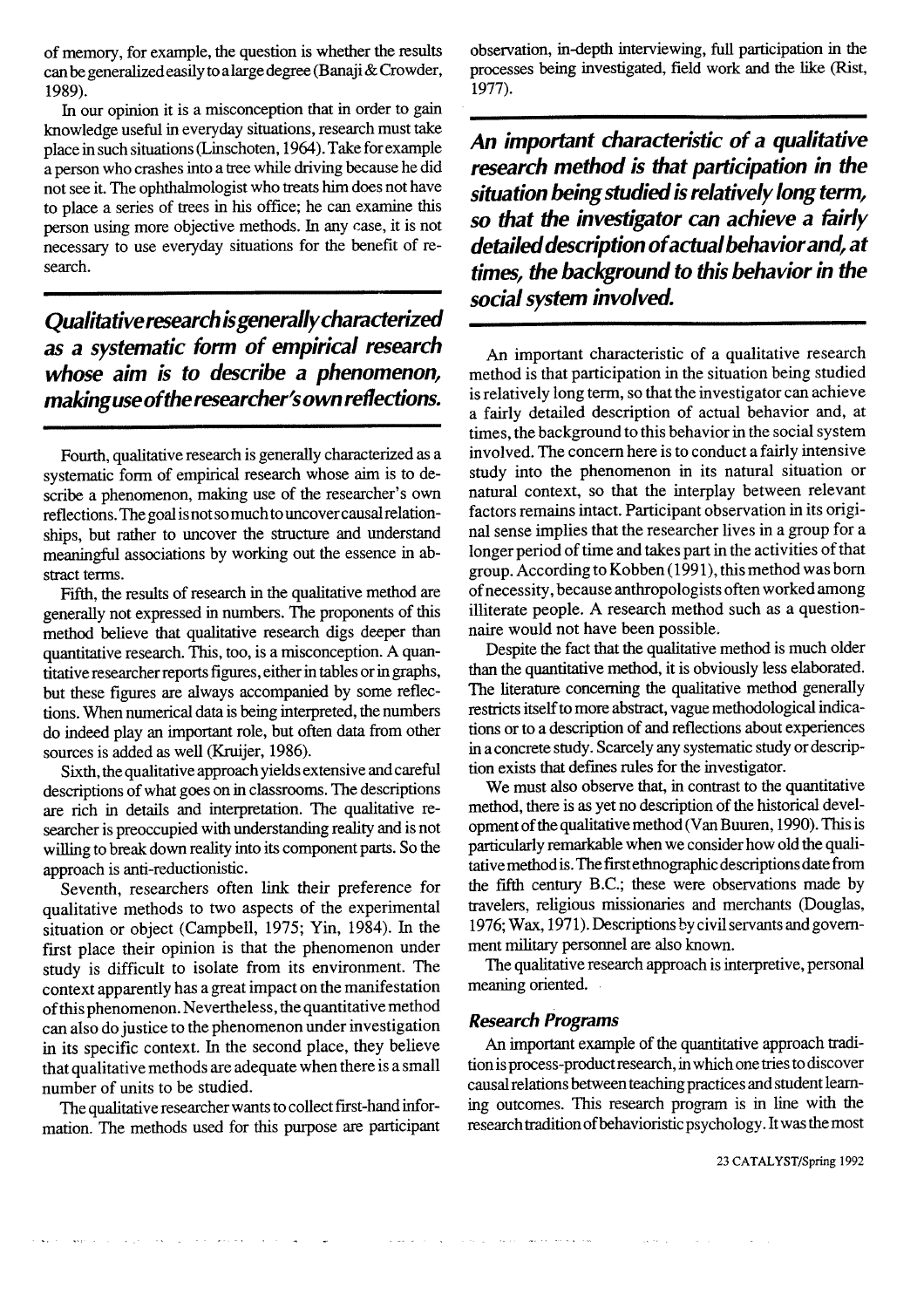productive of the programs of research on teaching in the seventies and early eighties. Process-product research on teaching yielded results demonstrating that teachers really do make a difference. In other words, variations in teacher practices are systematically related to variations in student learning outcomes, in the cognitive as well as in the affective domain. Results of research in this program are reviewed by Brophy and Good (1986).

Another research program in the study of teaching is called academic learning time research. Here investigators relate teaching practices to student actions, as inferred from the time allocations made by students.

A third research program is the student mediation program. Here investigators focus on student thoughts and feelings and relate them to teacher actions and subsequent student actions or capacities (Shulman, 1986). This program appears to be a bridge between the quantitative and the predominantly qualitative research approach.

A fourth program is teacher cognition research, in which investigators focus on the relationship of teacher thought to teacher action. This research program is qualitatively oriented. Investigators realize that they must cope with less immediately observable aspects of teaching. This program is associated with notions of teacher thought, judgment or decision making. This research program has produced very few remarkable results.

A fifth research program is classroom ecology. The aim of investigation is the reflexive influences of teacher and student actions. This is an example of a predominantly qualitative research approach. The researchers come from disciplines like anthropology, sociology, and linguistics. The purpose of classroom ecology research is interpretation. One is in search of meaning (Geertz, 1973). This program has not yet yielded aggregation and accumulation of usable knowledge. The yield of research is still questionable. However, and this is important, the yield is considerable concerning new questions.

Research programs in which investigators are qualitatively oriented focus on aspects like classroom discourse, peer talk, talk used by teachers in academic instruction and to control classroom events.

## **Assessment of the Qualitative Research Approach**

The aim of qualitative research, moreover, is very general and rather vague. The theoretical notions are built on inadequate foundations, and it is not clear how one must enter that part of reality being studied. Generally the less reliable and less structured research methods are used, such as participant observation and open interviews. Problems concerning the validity and reliability of qualitative research have not yet been solved. The internal and external validity tend to be low in general. Another disadvantage of the qualitative approach is that it is either not verifiable, or only verifiable to a limited extent. As a result, subjective elements can creep in. Research methods are often poorly or incompletely documented. Conse-

quently for fellow researchers replication is virtually impossible, a mortal sin in science. Often a detailed description of how data were collected is missing. The same holds for example for information on the frequency of particular observations or interviews. This research is interpretive in nature. It seems to be difficult to conduct such research and to match one's ambition with one's accomplishments. Generalization from a particular case to other cases is often impossible, because the findings are context specific. As a rule, data are too limited to allow generalization. Not infrequently we must guess which steps in reasoning were used to infer from data to conclusions. In the words of Shulman (1986), the long and the short of it is that we must trust the integrity and wisdom of the researcher. This type of research remains vulnerable on many points. Researchers who base their work on the same starting data will not come to the same conclusions.

The choice between qualitative or quantitative method should depend on the nature of the problem, on whether an appropriate theory is available, and on the possibility of structuring and standardizing the measuring instruments.

It is not our opinion that it is wise to replace quantitative research with qualitative. The point is that each kind of investigator should benefit from. what the other reports. The choice between qualitative or quantitative method should depend on the nature of the problem, on whether an appropriate theory is available, and on the possibility of structuring and standardizing the measuring instruments. The choice should not depend on whether the researcher has been trained in, or is familiar with, either the qualitative or the quantitative method.

Quantitative researchers can use the insights achieved through ethnography and linguistic analysis, through intensive study of the hidden and subjective meanings of a single phenomenon, to formulate and observe phenomena and variables that they might otherwise ignore. What they should realize is that a single occurrence of a phenomenon, observed by an ethnography or linguist, is only sufficient to prove that the phenomenon in question is possible. But, an important point mentioned by Gage (1985) is that qualitative investigators should realize that their data, as such, are inadequate to determine to which extent the phenomenon is probable. It is well known that the issue of probability can be determined only by the analysis of frequencies in a sample of observations. Such analysis requires samples, unambiguous measures obtained by objective methods, counting, and statistics. A stronger basis in inductive inference for drawing conclusions about cause-and-effect relationships can be obtained only through the study of a number of events or phenomena.